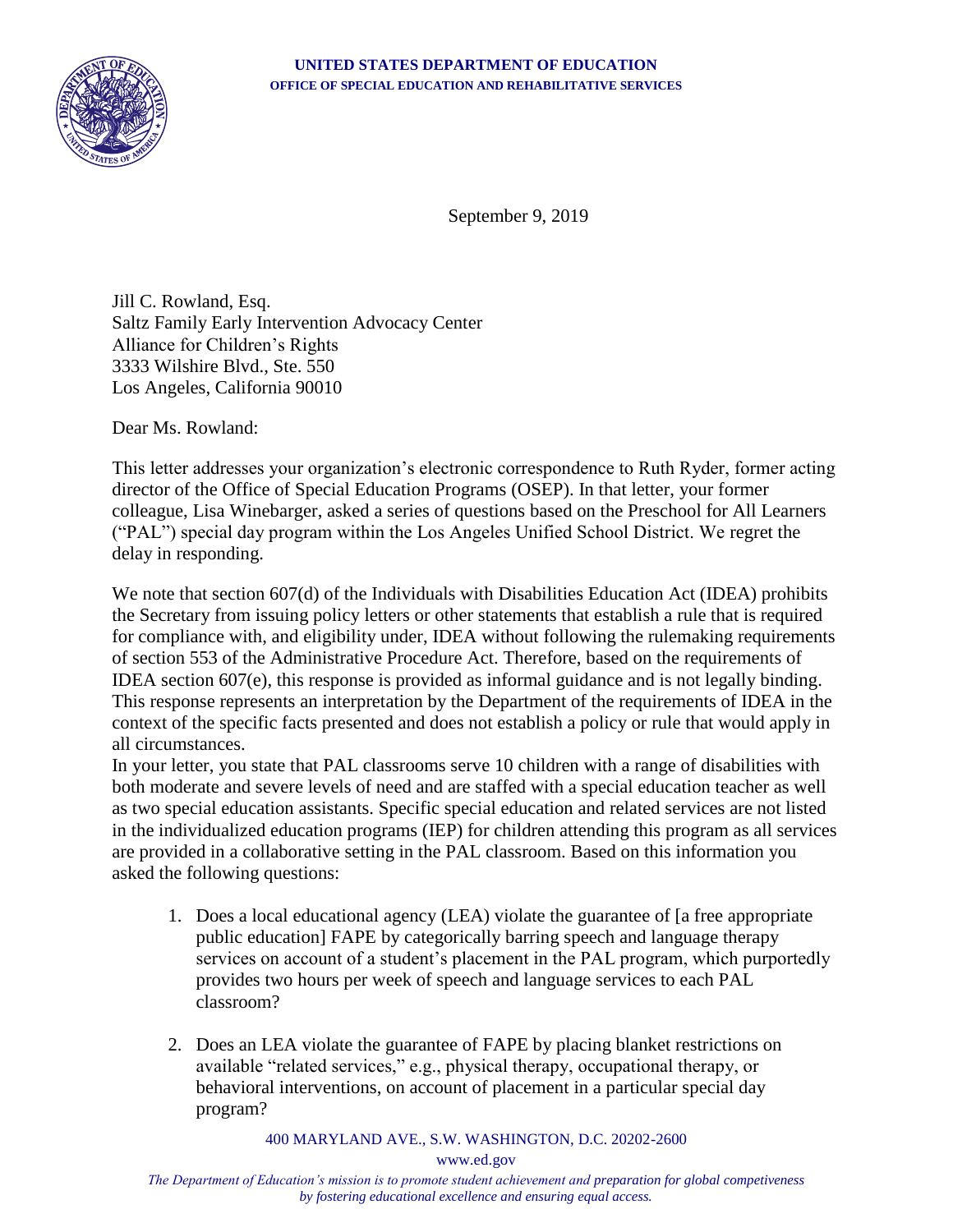Because these questions are related, we have combined our responses.

Because specific responses to your questions would necessarily require a factual inquiry, OSEP expresses no view as to whether the LEA's program described in your inquiry would violate IDEA. We note though that under IDEA, decisions about each child's educational program and services and the setting in which the child's program and services will be implemented must be made on an individual basis in light of each child's unique needs. In general, a policy that prohibits the provision of specific related services or restricts the amount or type of services that can be provided to a child based solely on the particular setting in which the child is placed, regardless of the child's individual needs, would not be consistent with IDEA. Our explanation of relevant IDEA requirements follows.

Under IDEA, an IEP must include, among other elements, a statement of the special education and related services, and supplementary aids and services, based on peer-reviewed research to the extent practicable, to be provided to the child, or on behalf of the child, and a statement of the program modifications or supports for school personnel that will be provided for the child. 20 U.S.C. § 1414(d)(1)(A)(iv)(IV) and 34 C.F.R. § 300.320(a)(4). An appropriate IEP for a preschool aged child with a disability must be designed to enable the child to participate in appropriate activities. See 20 U.S.C. § 1414(d)(1)(A)(i)(I) and 34 C.F.R. § 300.320(a)(1)(ii). The IEP also must include the projected date for the beginning of the services and modifications, and the anticipated frequency, location, and duration of those services and modifications. 20 U.S.C. §  $1414(d)(1)(A)(i)(VII)$  and 34 C.F.R. § 300.320(a)(7). Consistent with these provisions the child's IEP must include the specific amount of special education and related services, and supplementary aids and services, that the public agency will provide to the child so the level of the agency's commitment of resources is clear to parents and IEP Team members. The amount of time to be committed to each of the various services to be provided must be appropriate to the specific service, and clearly stated in the IEP in a manner that can be understood by all involved in the development and implementation of the IEP. See also [OSEP Letter to Carroll](https://www2.ed.gov/policy/speced/guid/idea/memosdcltrs/letter-to-letter-to-carroll-4-19-18.pdf) *(*April 19, 2018) and [OSEP Letter to Matthews](https://www2.ed.gov/policy/speced/guid/idea/letters/2010-1/matthews010710iep1q2010.pdf) (January 7, 2010).

IDEA also includes requirements regarding the educational placement of a child with a disability. Placement decisions must be made by a group of persons, including the parents, and other persons knowledgeable about the child, the meaning of the evaluation data, and the placement options. Each child's placement decision also must be made in conformity with the least restrictive environment provisions, including 34 C.F.R. §§ 300.114 through 300.118. Additionally, a child's placement must be determined at least annually, be based on the child's IEP, and be as close as possible to the child's home. The overriding rule is that placement decisions must be determined on an individual, case-by-case basis, depending on each child's unique needs and circumstances and based on the child's IEP. In all cases, however, placement decisions must not be made solely on factors such as category of disability, severity of disability, availability of special education and related services, configuration of the service delivery system, availability of space, or administrative convenience. See [Assistance to States for the](https://www.gpo.gov/fdsys/pkg/FR-2006-08-14/pdf/06-6656.pdf)  [Education of Children with Disabilities and Preschool Grants for Children with Disabilities,](https://www.gpo.gov/fdsys/pkg/FR-2006-08-14/pdf/06-6656.pdf) Final Rule, Analysis of Comments and Changes, 71 FR 46540, 46588 (Aug. 14, 2006).